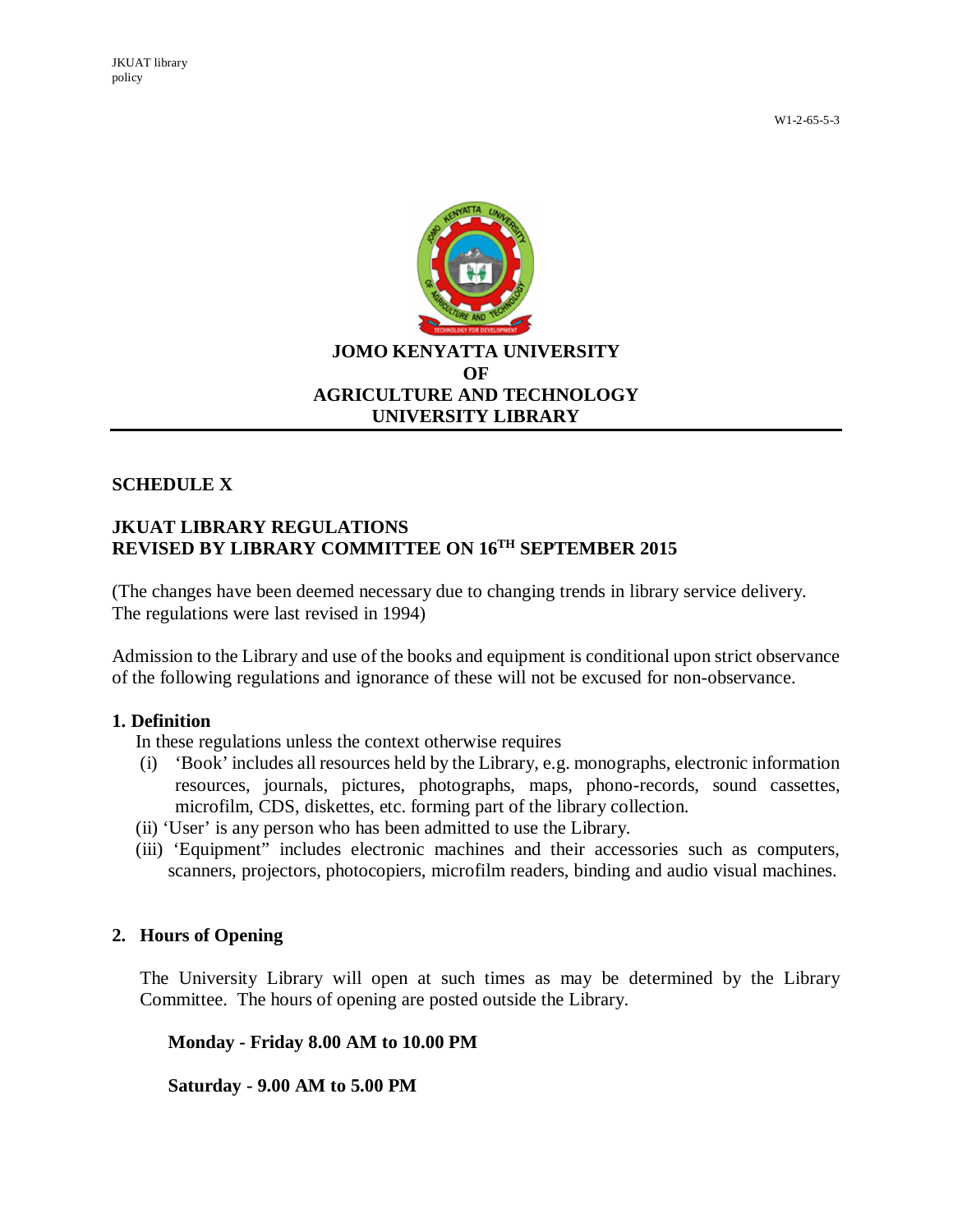### **Sunday and Public holidays – Library remains Closed**

#### **3. Admission to use the Library**

- (i) All members of the University staff, students and alumni as stipulated in the JKUAT Act No. 8 of 1994 (Rev.2012) are eligible for admission to the Library.
	- (ii) Non-members of the University showing particular need may apply to the University Librarian and may be allowed to use the library facilities in accordance with regulations approved by the Library Committee from time to time.

#### **4. Registration**

- (i) All eligible students should register as Library members by filling an online form accessible through the JKUAT student portal and must sign the declaration to abide by the rules and regulations in order to borrow library resources.
- (ii) All eligible staff members should register as Library members by filling a printed form downloadable from JKUAT library website which must be sign by the relevant head of department and the University Librarian in order to borrow library resources
- (iii) Users must ensure that the address given online is up-to- date.
- (iv) The university identification card must be produced whenever demanded by Library staff for the purpose of correct identification.

#### **5. Discipline**

- (i) Good conduct must be observed in the Library; eating, chewing, littering, spitting and sleeping in the Library, using mobile phones, improper dressing, group discussion, drunkenness, rude behaviour etc. are prohibited.
- (ii) Improper use of the furniture e.g. sitting on two chairs, sitting on tables, placing feet on the chair, defacing of Library furniture is prohibited.
- (iii) Silence must be observed at all times.
- (iv) Charging of electronic and electric gadgets that do not promote access to library resources is prohibited.
- (v) Smoking and use of open fire in any part of the Library is prohibited.
- (vi) Cases, parcels, overcoats, hats, umbrellas etc., are not allowed in the library.
- (vii) Use of personal electronic/electric gadgets within the library will be allowed strictly for academic purposes.
- (viii) The library shall not take responsibility for loss or damage of personal property.
- (ix) All users leaving the Library carrying books or parcels must show them to the library Security Officer.
- (x) Stealing and/or attempting to steal a Library book or property is an offence and those caught will face disciplinary action.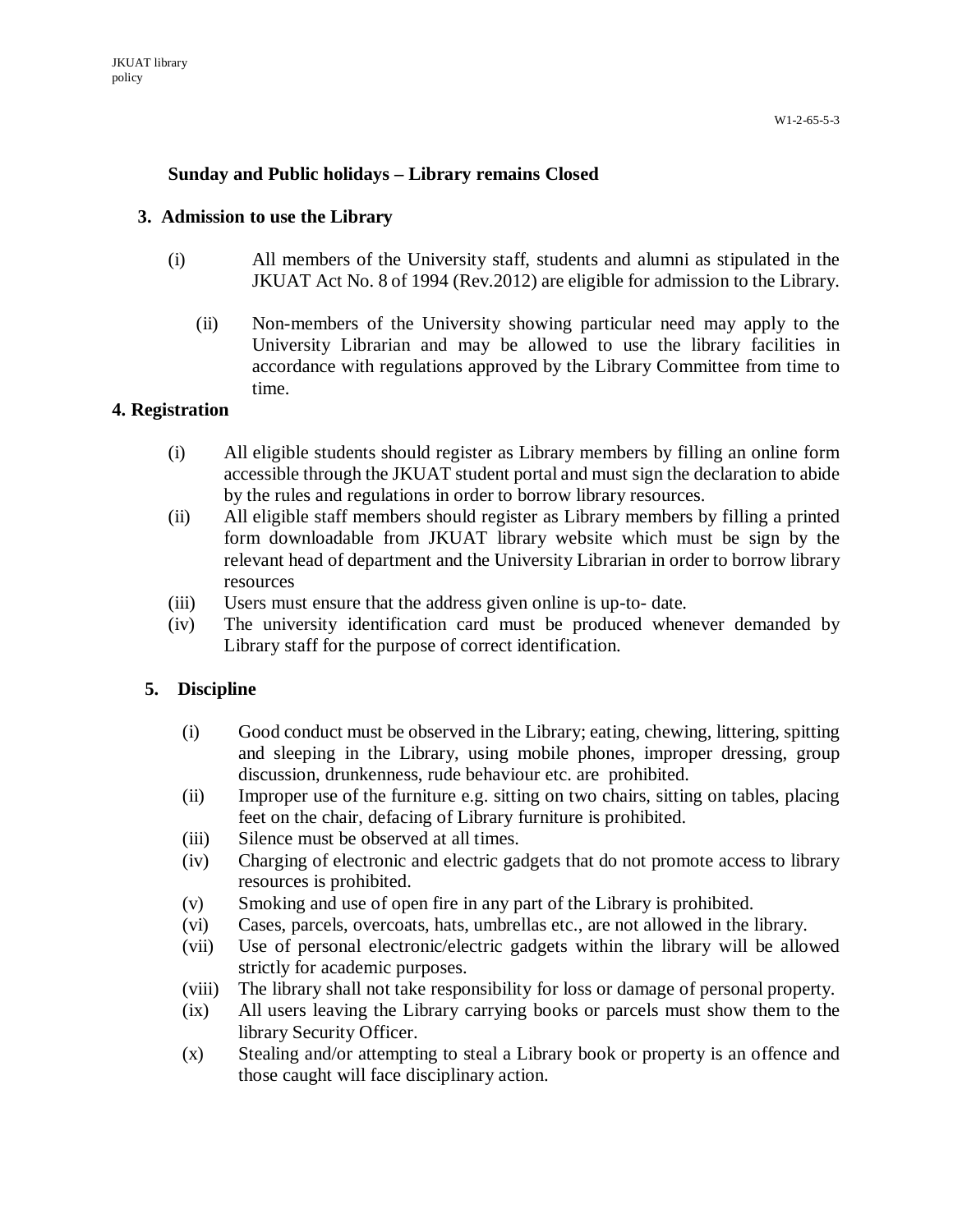- (xi) Photocopying, duplicating and any other form of data transfer should conform to the copyright law and appropriate licenses.
- (xii) Use of electronic devises and resources must conform to the following:
	- a) Users of laptops must maintain order and avoid distracting other users
	- b) Access to library networks must only be for purposes which are in line with users academic, research and/ learning programs of JKUAT
	- c) Systematic downloading of library subscribed electronic content is prohibited
	- d) Misuse and sharing of electronic resources access information with nonauthorized members is prohibited
- (xiii) University Librarian shall suspend any user whose conduct in the Library is found to be disorderly according to these rules. Such a person shall be reported to the University authorities for further disciplinary action.

## **6. Damage/Loss of Library Books and/or Library Property**

- (i) Users will be held responsible for any damage occurring to a book while in their possession and will be charged for repair. If the book is damaged beyond repair, the user will be charged in accordance with rule 8 (i).
- (ii) Users are responsible for ensuring that the books they borrow are not damaged before borrowing, otherwise they will be held responsible for the damage and will be charged.
- (iii) Any defect in, or damage to a book should be reported to the Circulation Librarian.
- (iv) Users must report at once any loss of/or damage to books while in their possession.
- (v) The marking and defacing of any Library materials is strictly forbidden.
- (vi) Refreshments, ink bottles and any other materials which might accidentally damage Library books or property must not be brought to the Library.
- (vii) Damage of the Library property will be dealt with according to rules 6 (i) and 8 (i) a.

### **7. Borrowing**

- (i) The right to borrow from the Library is accorded to persons mentioned in rule 3 above who are also registered as library users.
- (ii) Certain materials e.g. reference materials shall not be borrowed for use outside the Library.
- (iii) No book shall be taken out of the Library unless it has been officially lent out (checked out).
- (iv) Books on loan may be reserved online.
- (v) No reader should reserve a book he/she already has. If the behaviour is detected, borrowing privileges shall be withdrawn.
- (vi) Library books shall not be taken out of the country without the permission of the University Librarian.
- (vii) The number of books to be borrowed by each category of users shall be determined by the Library Committee of senate from time to time.
- (viii) The loan period shall be :-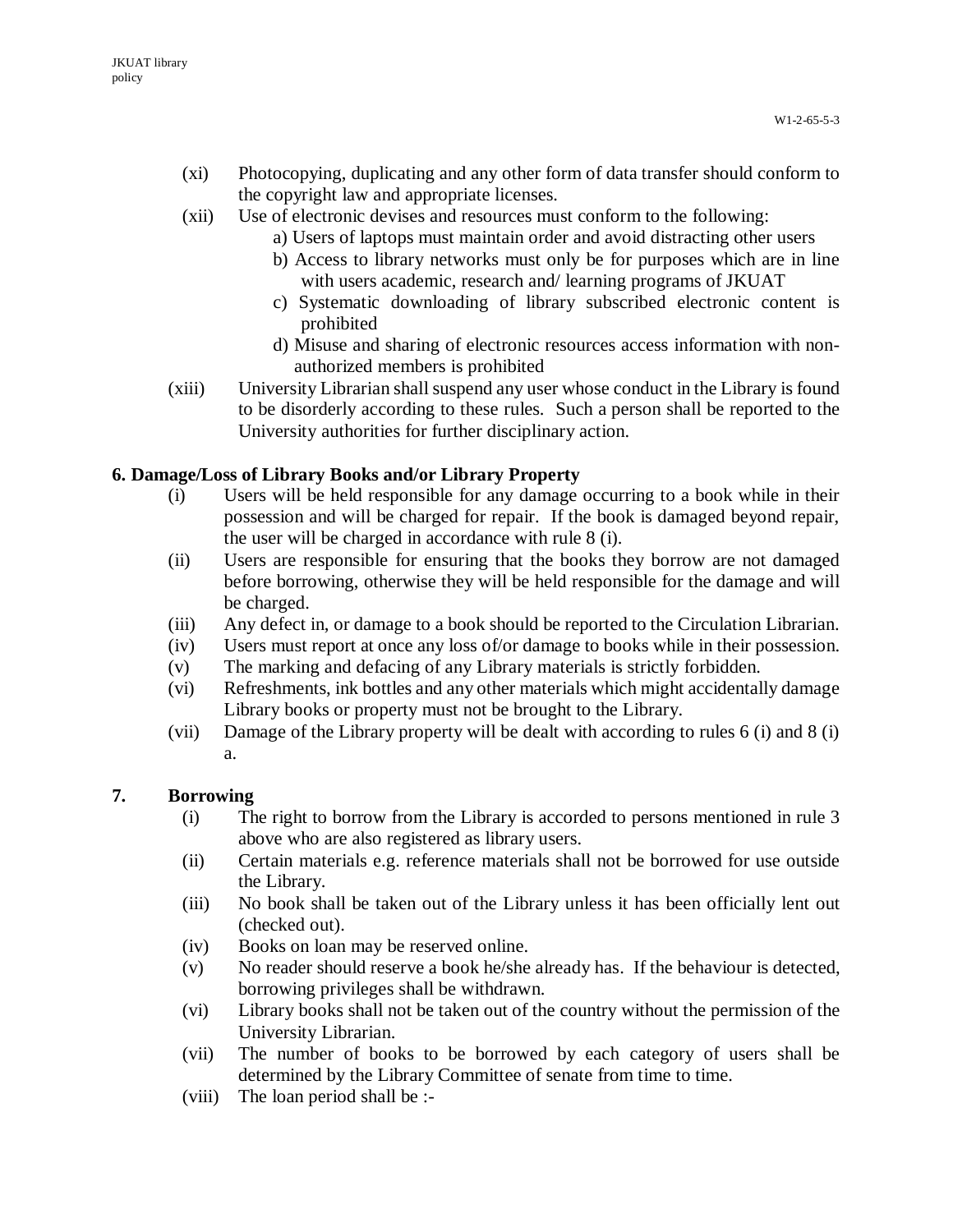- a) Undergraduates fourteen (**14**) days for a long loan book and twenty four (**24**) hours for a short loan book.
- b) Postgraduates and non-teaching staff thirty (**30**) days for a long loan book and twenty four (**24**) hours for a short loan book.
- c) Teaching staff thirty (**30**) days for a long loan book and twenty four (**24**) hours for a short loan book.
- (ix) The loan for any book may be renewed but may also be reduced by the University Librarian depending on the demand for the book.
- (x) A loan may be renewed once unless reserved by another reader.
- (xi) The library may recall a book on loan if and when the need arises. The recalled book must be returned within 3 days, failure to which they shall be fined according to rule 8 (i).
- (xii) The University Librarian may permit other persons to borrow books for purpose of special study upon such conditions and for such period as may deem appropriate in each case. Applications for this purpose should be made to the University Librarian.

# 8. **Fines and other Payments**

- (i) Any borrower who fails to return or renew a book on the date due shall be charged a fine (s) as indicated below: Long loan- Ten **(10)**shillings per day for a period of ninety **(90)** days thereafter the book will be assumed lost. However the borrower shall pay for the subsequent days at the same rate if the book is returned.
- (iii)Users who lose Library books will be required to pay the current replacement cost of the books plus **20** per cent of the current cost of the book as administrative charges. However, lost books may be replaced with latest edition of the book.
- (iv)All Library books remain the property of the University and replacement costs paid will not be refunded when the books are returned.
- (v) All Library users are required to hand over to the library any books that they may find misplaced.
- (vi) Any borrower who fails to return a short loan book at the specified time shall be charged a fine of ten **(10)** shillings per book per hour.
- (vii) The cost of Library services such as photocopying, binding, printing, scanning etc. will be determined by the library committee from time to time.
- (viii) The right to borrow shall be withdrawn until all overdue books have been returned and any outstanding fines have been paid.
	- (ix) Sundays and Public holidays are included when calculating the overdue fines charged.

## 9. **Clearance**

- (i) All users are required to clear with the Library and must pay for lost books and overdue fines when their Library membership ceases.
- (ii) Students and staff who fail to comply with clause 9 (i) shall not be cleared by the University Librarian.